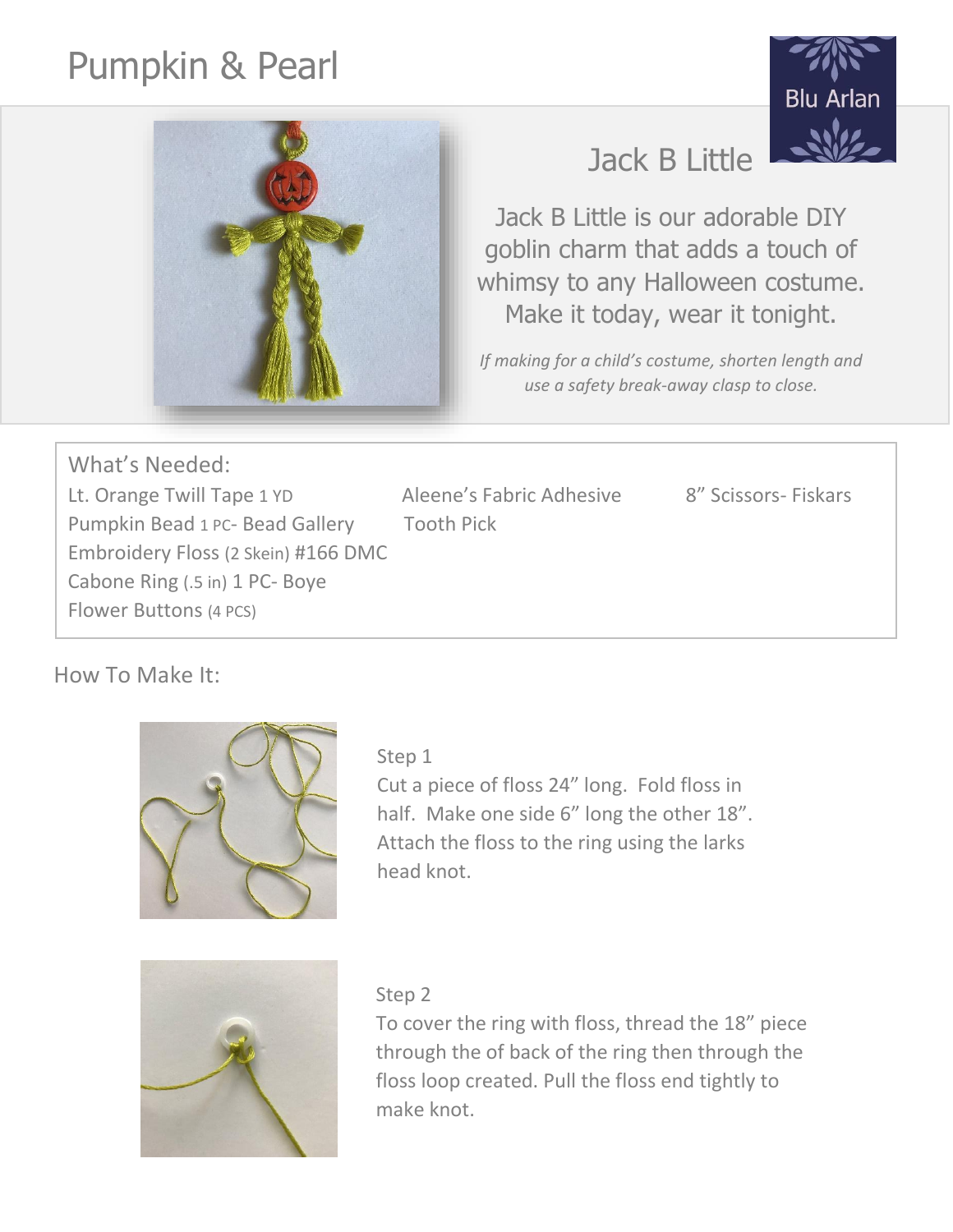

Step 3 Repeat looping and knotting until the ring is covered with floss.



Step 4 Tie a double knot using the two pieces of floss to secure.



Step 5 String the two pieces of floss through the top of a pumpkin bead.



Step 6

Tie a double knot tightly using the floss pieces at the bottom of the pumpkin bead. Set aside.



Step 5 Cut 25 pieces of floss 10" long. Bundle the pieces together evenly at the ends.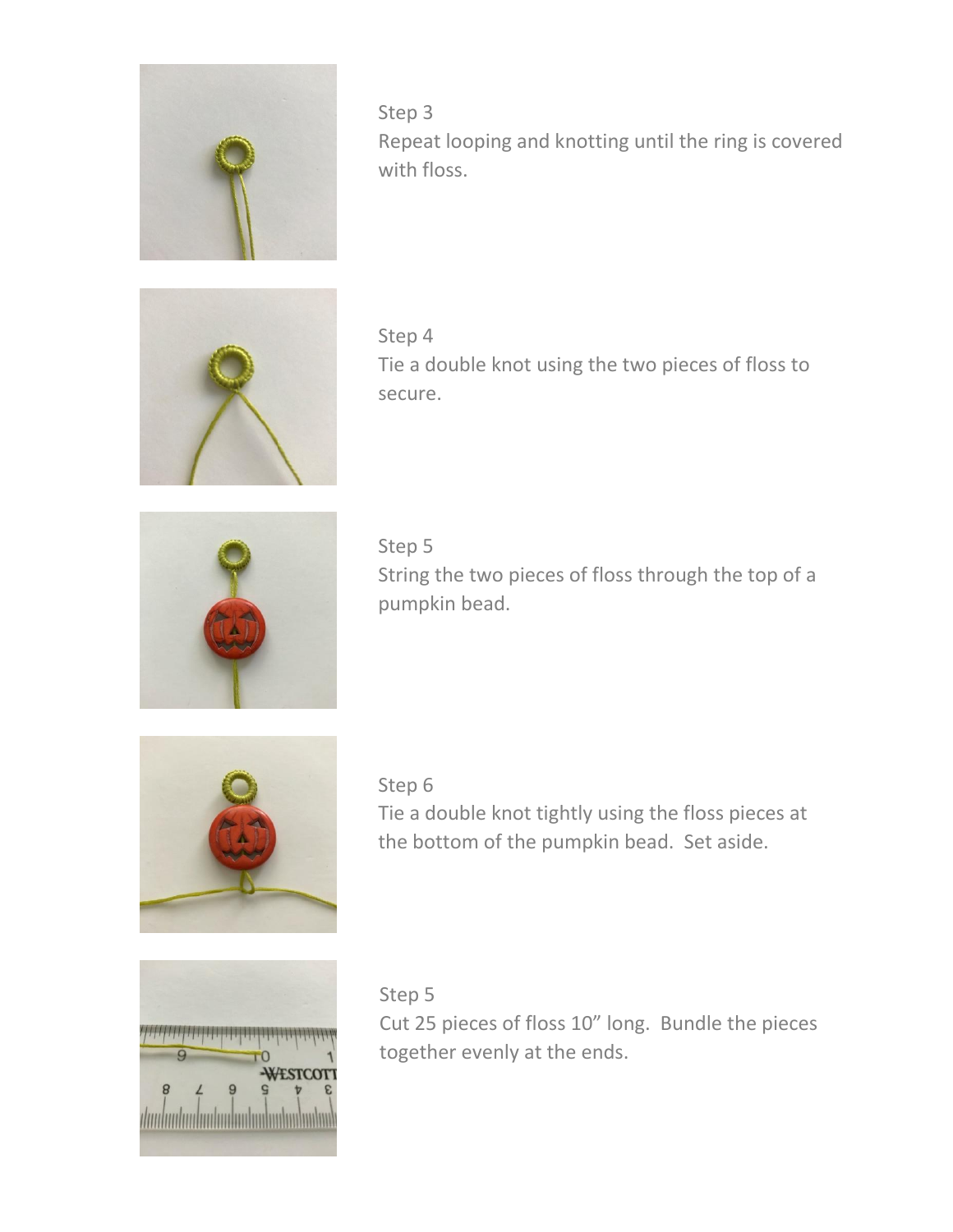

Step 6 Place the bundle center between the two pieces of floss. Tie a tight double knot to secure. Set aside.



Step 7 Cut 20 pieces of floss 4" long. Bundle the pieces together evenly at the ends.



#### Step 8

Tightly double knot a piece of 4" floss around the center of the bundle.



#### Step 9

To attach the sleeves to the body, divide the floss attached to the pumpkin bead in half. Place the tied 4" bundle in the center and pull up snug against the pumpkin bead. Wrap a 5" piece of floss twice around finishing with a tight double knot.



### Step 10

*Note: The sleeves and legs prior to braiding are free moving and flowy. This body makes stylish pumpkin headed spirit that can be hung from a chandler or garland.*